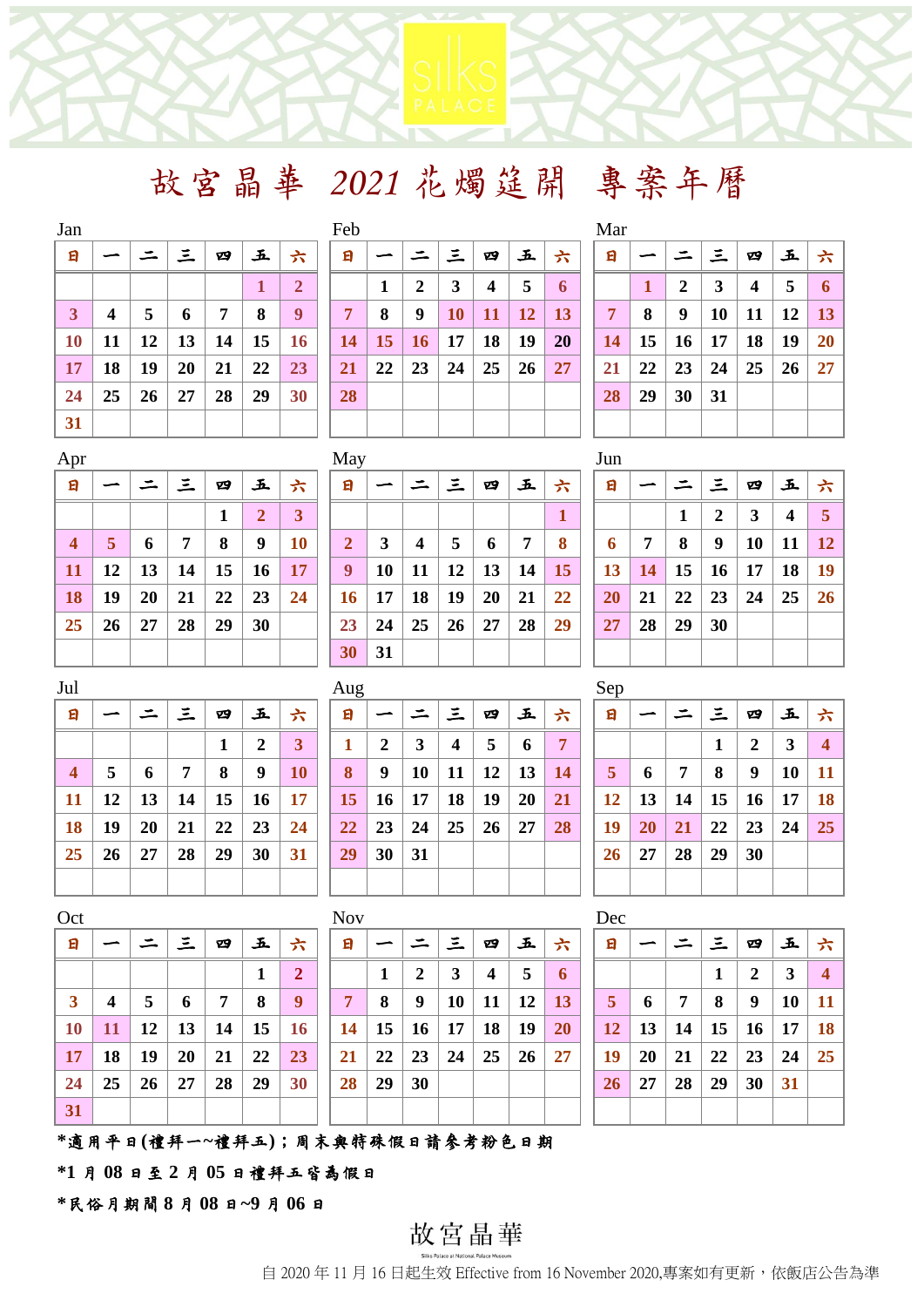# *2021* 花燭筵開 婚宴專案

故宮晶華為您精選婚宴好「價」日! 在充滿文化藝術的環境裡,執子之手許願白頭偕老 在優雅時尚的宴會空間內,邀請親友見證您倆堅貞的愛戀 請即洽:*(02)2882-9393* 轉分機 *605~609*

- 餐飲安排: *-* 主廚特選中式婚宴佳餚 *Chinese Wedding Catering by Chef*
	- *-* 迎賓水果酒及中式茶品 *(*午宴 *11:30-12:30*.晚宴 *18:00-19:00) Welcome Drink and Snacks (Lunch 11:30-12:30*.*Dinner 18:00-19:00)*
	- *-* 含百分百果汁暢飲 *Free Flow of Orange Juice*
- 專案內容: *-* 接待桌經典文具用品組 *Reception Desk Stationeries*
	- *-* 入口指引海報及桌次圖製作 *Digital Signage and Printed Seating Chart*
	- *-* 每桌提供精緻婚宴菜單及桌卡 *Designed Menu and Table Cards*
	- *-* 迎賓及送客甜蜜太妃糖 *Giveaway Candy*
	- *-* 專業司儀特惠價每場 *NT\$6,000* 元 *Professional Wedding MC NT\$6,000*
	- *-* 專業燈光、音響及高彩度投影設備 *Pro Audio and Visual Equipment*
	- *-* 壹桌試菜八折優惠*(*限已付訂者*) 20% Discount of Wedding Food Tasting*
	- *-* 喜宴專屬免費接駁車 *(*往返捷運劍潭站至故宮晶華*) Free Shuttle Bus for Wedding Guests (MRT Jantan Station – Silks Palace)*
	- *-* 貴賓免費停車 *Free Parking in National Palace Museum*
- 會場佈置: *-* 迎賓接待桌花
	- *Reception Floral Decor*
	- *-* 雅緻相片區 *Elaborate Wedding Photo Display*
	- *-* 舞台主題背景 *Unique Stage Background*
	- *-* 香檳塔一座 *(*含氣泡酒一瓶*) Champagne Tower (with 1 Sparking Wine)*
	- *-* 每桌典雅桌巾、椅套 *Elegant Table Cloth and Seat Cover*
	- *-* 桌面經典佈置 *Floral Centerpiece on Each Dinning Table*
	- *-* 紅毯走道兩側佈置 *Red Carpet Decoration*

#### 新人禮讚: *-* 新娘私人休息室 *Private Dressing Room*

- *-* 餐前新人精緻餐點 *Pre-Dinner Meal for the Newlyweds*
- *-* 專屬新人婚宴小管家 *Butler Service*
- *-* 消費滿 *50* 萬元以上 特別加贈晶華酒店住宿券 *1* 張  *(*含 *2* 客早餐,自喜宴日起半年有效*) Complimentary Overnight stay in Regent Taipei Hotel DK Room with 2 Breakfast for Expenditure over NT\$500,000 (Valid for 6 Month After Certificate Issued)*
- 綿延幸福: *-* 續辦滿月酒*/*彌月宴享有 *9* 折優惠 *10% Discount for Newborn Full month Birthday Reception*
	- *-* 訂購彌月禮盒買十送一 *Newborn Full Month Gift Set Buy 10 Get 1 Free*

適用會場:1樓基本保證桌數 18 桌(每桌 10位)或達同等消費起,最多可容納 23 桌  *3* 樓基本保證桌數 *25* 桌*(*每桌 *10* 位*)*或達同等消費起,最多可容納 *35* 桌

*(*適用之日期請參考 故宮晶華 *2021* 花燭筵開專案年曆*)*

\*\*以上專案內容恕不接收更換及折現\*\*

# 故宮晶華

自 2020 年 11 月 16 日起生效 Effective from 16 November 2020,專案如有更新,依飯店公告為準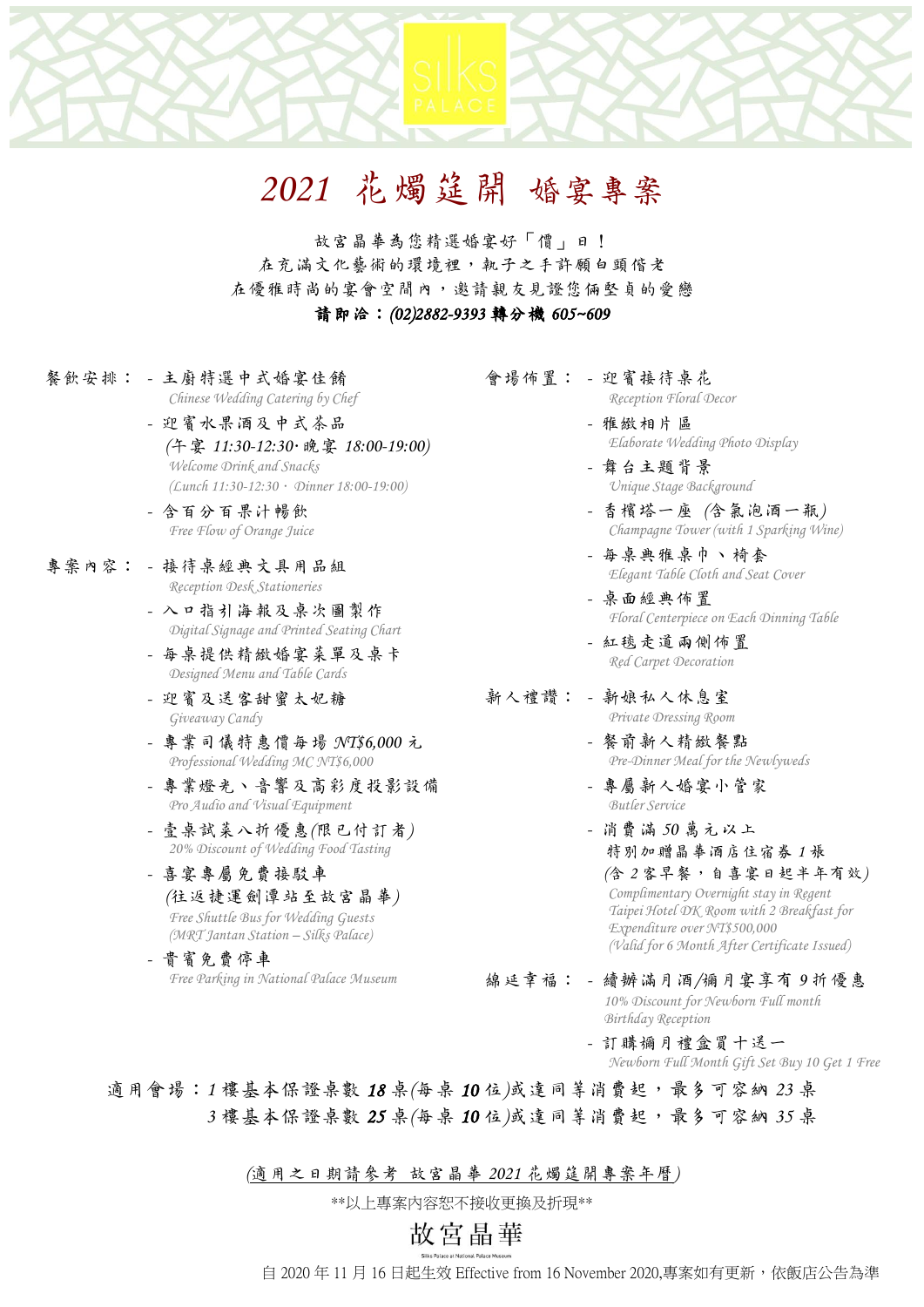# *2021* 花燭筵開 囍宴菜譜

### 故 宮 御 饌 小 滿 漢

*Assorted Entree*

**糖衣腰果** 金沙杏鮑菇<br>Cashew in Sugar Coating Braised Mushrow *Cashew in Sugar Coating Braised Mushroom with Egg Yolk* 梅醋蓮藕 虎椒小炒肉<br>Plum Vinegar Sautéed Pork with Chili *Lotus* Root with Plum Vinegar 椒麻雲耳 宮保千禧蛋<br>Pepper and Spicy Fungus Stir-Fried Thous *Pepper and Spicy Fungus Stir-Fried Thousand Egg with Chili* 杏仁小魚 蒜香蘿蔔糕 *Fried Clove Fish with Crispy almond Fried Radish Cake with Garlic*

## 五 福 喜 拼 盤

*(*白酌蝦、舟山海蜇、水晶油雞、燻鴨胸、貴妃鮑*) Appetizer Combination*

花田囍事 滿 月 圓

*Sweet Rice Dumpling with Longan, Jelly Fungus and Taro*

北 菇 扣 虎 掌 *Braised Mushroom with Pork's Tender in Oyster Sauce*

鮑 參 魚 肚 羹

*Braised Shredded Fish Maw and Sea Cucumber Soup*

避 風 塘 豬 肋 排

*Fried Pork's Rib with Crispy Garlic*

珍 菇 扒 時 蔬 *Braised Vegetables with Assorted Mushroom*

鮮 露蒸海 斑

*Steamed Grouper with Spring Onion*

蔘 棗 燉 全 雞

*Double-Boiled Ginseng and Red Dates with Chicken Soup* 

## 臘 味 荷 葉 飯

*Steamed Glutinous Rice with Cantonese Sausage*

### 鴛 鴦 甜 點 多 寶 格

*Classic Desserts in Chinese Curio Box*

季 節 怡 鮮 果

*Seasonal Fresh Fruit Platter*

每桌 *NT\$13,800*,另加一成服務費*(*每桌 *10* 位*)*

每桌加價 *NT\$1,500+10%*即可享精選紅酒暢飲

### *\*\**民俗月期間:*8* 月 *8* 日*~9* 月 *6* 日,加碼*: 1.* 升等羹湯容器為弦紋鼎*(*原每桌加價 *NT\$500+10%)*, *2.* 升等翠玉白菜優惠價 *NT\$500+10% (*原每桌加價 *NT\$1,000+10%)*。

\*\*菜單內豬肉及其製品產地:台灣\*\*

\*\*若因環境因素而影響食材提供,故宮晶華將保有調整菜色的權利\*\*

自 2020 年 11 月 16 日起生效 Effective from 16 November 2020,專案如有更新,依飯店公告為準